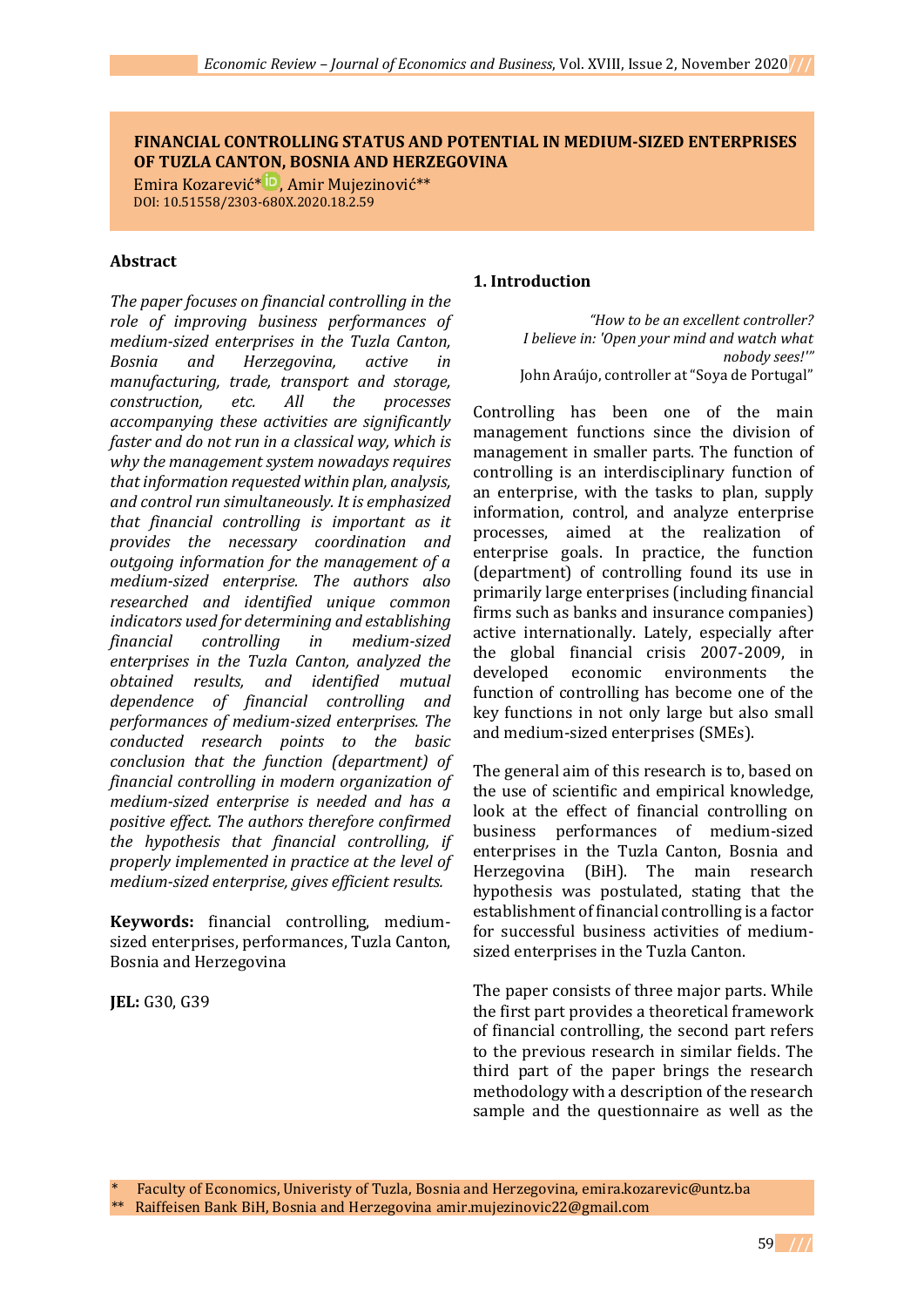discussion of the survey results and the analysis of performances of the surveyed medium-sized enterprises.

## **2. Theoretical framework**

The term "controlling" does not imply control as a managerial function but a separate business function dealing with the establishment of efficient processes of planning and control of enterprise business activities (by adopting appropriate procedures, selecting measurable indicators of performances, and identifying and implementing standards) as well as with the coordination of these processes so as to provide support to enterprise management in setting and achieving business goals (Polić, Kozarević & Džafić 2016, pp. 21-35 ). Controlling, i.e., its business function, is "the right hand" of enterprise management as it directly affects its two functions – planning and control. The most frequent mistake with using the term "controlling" is to understand it as a synonym of "control". Control is a process by which realized performances are measured, compared to the planned ones, while controlling is responsible for performances (results or effects) to be properly selected and for control to go ahead by planned procedures that are considered the precondition for its successful realization and high-quality judgement.

While in the USA, in principle, there is no distinction between business and financial controlling, for many enterprises in Western Europe this is the case. In brief, business controller is commercially and market oriented and focused on enterprise income statement. Financial controller works closely with the financial function and is focused on enterprise balance sheet. In addition, while the US perception of controlling is basically focused on enterprise accounting, the European, accepted in BiH, includes the co-modelling of goals, planning, control with analysis, and informing and reporting. Apart from the accounting sources, the European concept of financial controlling also uses information from the sources outside the enterprise.

The controlling function often plays an advisory role in the implementation of

operational and strategic goals and plans, and provides inputs for creating measures to manage the discrepancies between planned and achieved activities (Kozarević, Delić & Alić 2019, pp. 92-100). Consequently, two types of controlling are most frequently observed in practice − strategic and operating. While strategic controlling is long-term, focusing on enterprise long-term goals, operating controlling is short-term, focusing on enterprise operating goals. Also, strategic controlling is typically implemented in large enterprises with international business activities. While the most frequently used instruments of operating controlling are (Pietsch 2012, pp. 5-32):

- **ABC** analysis,
- **No. 3.5 x**YZ analysis.
- Break-even point,
- System of financial indicators,
- Budgeting, etc.,

The instruments mostly used in the purpose of strategic controlling are as follows (Pietsch 2012, pp. 35-85):

- Portfolio analysis,
- Cost-benefit analysis,
- SWOT analysis,
- Balanced Scorecard (BSC), etc.

Financial controlling in medium-sized enterprise is nowadays a multi-significant function as successful business activities involve working with more clients, with an increasing number of competitors, tricks and tactics present in managing business. Financial controlling is not just "measuring the past", measuring what happened but also the estimate of what is going to happen. Although numerous authors differently perceived the dimensions of financial controlling, most of them stated that financial controlling is the function in an enterprise that supports management and its tasks are generally the following: coordination, planning, guidance, control, and information. Strategic goals that define the leading role of management in medium-sized enterprises refer to survival, growth, and development in a longer time period. The instruments available for this purpose are BSC and SWOT analysis as the cornerstones. For example, BSC presented in an enterprise as a communication tool, system of measures and system of strategic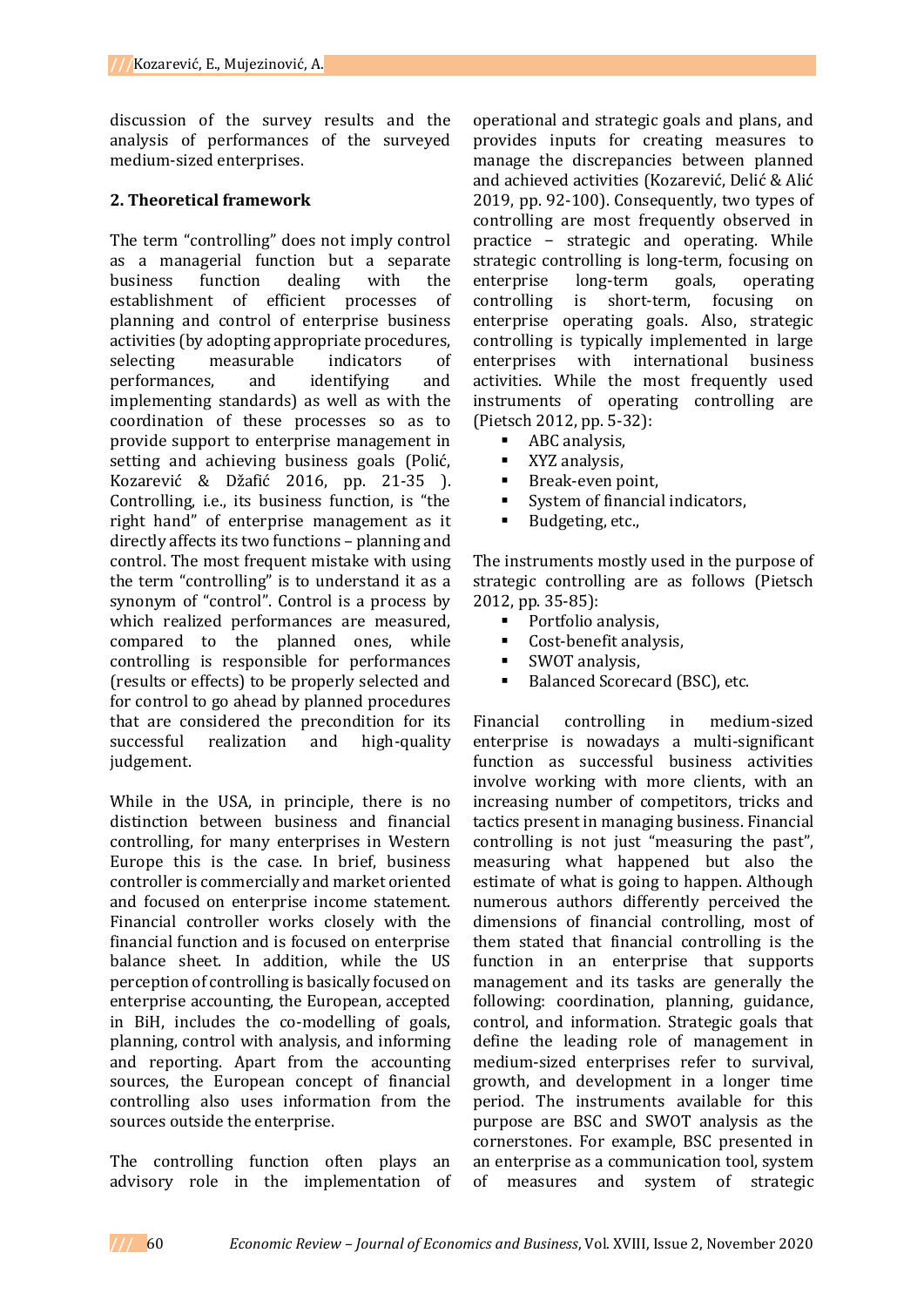management, is able to measure enterprise success through four basic balanced perspectives – financial, buyers' perspective, perspective of internal processes, and perspective of learning and development. This process is open and can be complemented by other perspectives that lead to the successful operations of enterprise such as perspective of competition, perspective of sustainability, etc.

## **3. Literature review**

Today, it is generally accepted that controlling contributes to enhancing the competitiveness of organizations, starting with businesses, higher education institutions, banks, and all the way to insurers. Acknowledging its undeniable importance in contemporary business practices and its impact, numerous theoretical and empirical studies contribute to shedding light on the characteristics, roles, and functions of controlling.

The very definition of the function of controlling explains the purpose of its establishment and integration into enterprise structure, which is precisely the support to enterprise management in achieving business goals. However, how the controlling function would be organized and implemented depends on various factors.

The development of controlling in today's sense can be attributed to the industrialization ofthe USA in the second half of the 19th century (Osmanagić-Bedenik 2007, p. 30). The first industrial enterprise, introduced to the controller, was the "General Electric Company" in 1892. The oldest controlling instrument was developed into the chemical enterprise holding "DuPont" in 1919. Controlling obtained similar significance in other large systems of that time − "General Motors", "Sears" or "Standard Oil", which also faced greater need for integration and coordination because of diversification of business operations (Perović & Vujičić 2015, pp. 165-166).

In Europe, controlling appears for the first time in the 1950s and 1960s, developing initially with the entry of American enterprises into the markets of West European countries markets (Germany, France, Italy, Switzerland, and Austria) and the opening of a branch network

(Perović & Vujičić 2015, p. 167). The development of controlling in Austria and Germany, for example, started in the 1970s and is very similar in these two countries. In fact, 85% of the structure of Austrian enterprises is made of SMEs with up to ten employees while only 0.4% of Austrian SMEs hire over 1,000 employees. In Austria, controlling is currently studied as a discipline at the universities in Vienna, Innsbruck, and Graz. Furthermore, controlling established in France in the 1960s and as early as in 1965 some 50% of the enterprises had controlling departments. Its perception, in terms of management control, gradually developed into management and guidance. Eventually, the focus of controlling in France was transferred into the field of shortterm and medium-term planning (Kovačić 2016, pp.13-15).

The evolution of controlling since the 1980s can be summarized through the following six concepts (Roman, Roman & Meier 2014, p. 49; Rogošić & Budimilić 2016, p. 80):

- Controlling as an administrative record tracking (the 1980s),
- Controlling as an administrative information system (end of the 1980s),
- Controlling as planning and control (beginning of the 1990s),
- Controlling as coordination activity (the 1990s),
- Controlling as business administration (end of the 1990s), and
- Controlling as a system for coordinating decision-making process (the 2000s).

Although the development of controlling was initially mainly related to large enterprises, the intensification of competition and the challenges generated by this process initiated the introduction of controlling in mediumsized and small enterprises, and other types of organizations (banks, insurance companies, public sector institutions, etc.). As a rule, in most organizations today, controlling exists as an organizational unit, while in some organizations the controller is responsible for this function (Osmanagić-Bedenik 2004, p. 43).

Scientific research on controlling has long remained on the theoretical and conceptual plane. For example, the proportion of academic articles on controlling that contained the

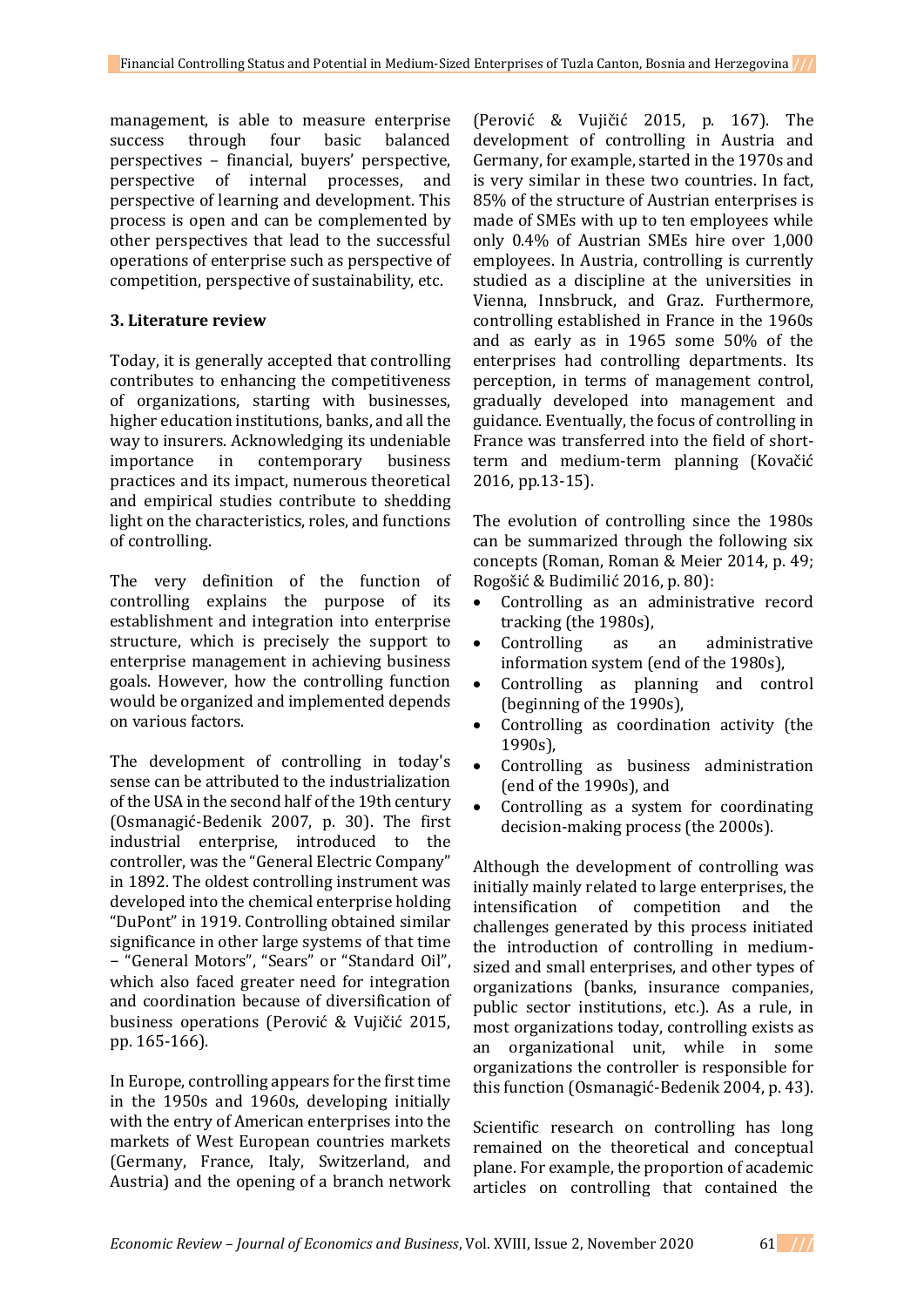results of empirical research in German scientific journals was only about 20% by the mid-1990s (Messner et al. 2008; Vuko & Ojvan 2013, pp. 44-52). Thereby, empirical research has mainly focused on the analysis of the scope of control and the organizational treatment of controlling function (Becker & Messner 2005, pp. 417-427; Wagenhofer 2006, pp. 1-19; Becker, Horstmann & Remington 2011, p. 1757; Vuko & Ojvan 2013, pp. 44-52).

In the context of the significance of controlling for enterprise financial soundness, it is worth mentioning that 79% of the surveyed insolvency administrators at the Center for Insolvency and Reorganization at the University of Mannheim identified the lack of controlling in enterprises as the most frequent reason of inefficient business activities and insolvency. Other important factors include the lack of account receivables management, insufficient transparency and communication, problems with human resources, and uncontrolled growth of the enterprise (Baden 2006, p. 3-33). For example, collection of account receivables is extremely important for every enterprise and it is one of the most sensitive aspects of business, especially in the time of market instability and illiquidity. Due to debtor's late payment or lack of payment, enterprises, as creditors, face difficulties in business activities. This brings lower business results and makes enterprises unable to pay their obligations in time. Every enterprise faces the lack of payment discipline and the best prevention is to regularly check the solvency and reputation of its business partners and reject doing business with those that experience difficulties in payment. A decrease in costs of collection of account receivables is made by the establishment of controlling departments (Kozarević, Delić & Omerović 2019, pp. 93-103).

The results of the empirical research conducted by Kozarević and Vehabović (2020, pp. 21-35), who focused on SMEs operating on the territory of the Federal State of Bavaria, showed that 92% of the surveyed enterprises had the function of controlling integrated in their organizational structures, while 88% of these enterprises believed that the application of financial controlling had a significant effect on enterprise profitability. The means of

organization and implementation of controlling was diverse [for example, in some enterprises it was (sub)function within enterprise accounting and finance department, in others within the management, etc.]. When it comes to the types and instruments of controlling, most frequently applied were operating financial controlling and financial indicators, respectively.

Strategic controlling in SMEs is primarily conditioned by enterprise size and the influence of the family that is most frequently the owner of the enterprise. In such enterprises, the tasks of strategic financial controlling are often taken by external advisers and experts in the field of controlling. Regardless of the way of organizing and executing the tasks of strategic controlling, its implementation has positive effects on enterprise financial performances, on enterprise validation in terms of its sale and purchase as well as on the reduction of insolvency risk. In addition, strategic controlling is very significant for enterprise flexibility regarding changeable business environment and for the easier transfer of knowledge within the enterprise (Hiebl 2017, pp. 1-20).

# **4. Empirical research**

# *4.1. Methodology*

The main goal of this paper was to empirically examine the position, possibilities, and perspectives of financial controlling in medium-sized enterprises of the Tuzla Canton and to obtain the relevant information on its organized support to management in running a medium-sized enterprise. Research methodology included the use of a questionnaire as a method for data collection.

The questionnaire was adopted from (Osmanagić-Bedenik & Lalovac 2007, pp. 83- 99) and (Kozarević, Delić & Omerović 2019, pp. 93-103). It was created so as to cover the following four segments:

1. Determinants of the enterprise and its business environment (twelve questions with regard to the respondent's position in the organizational hierarchy, the type of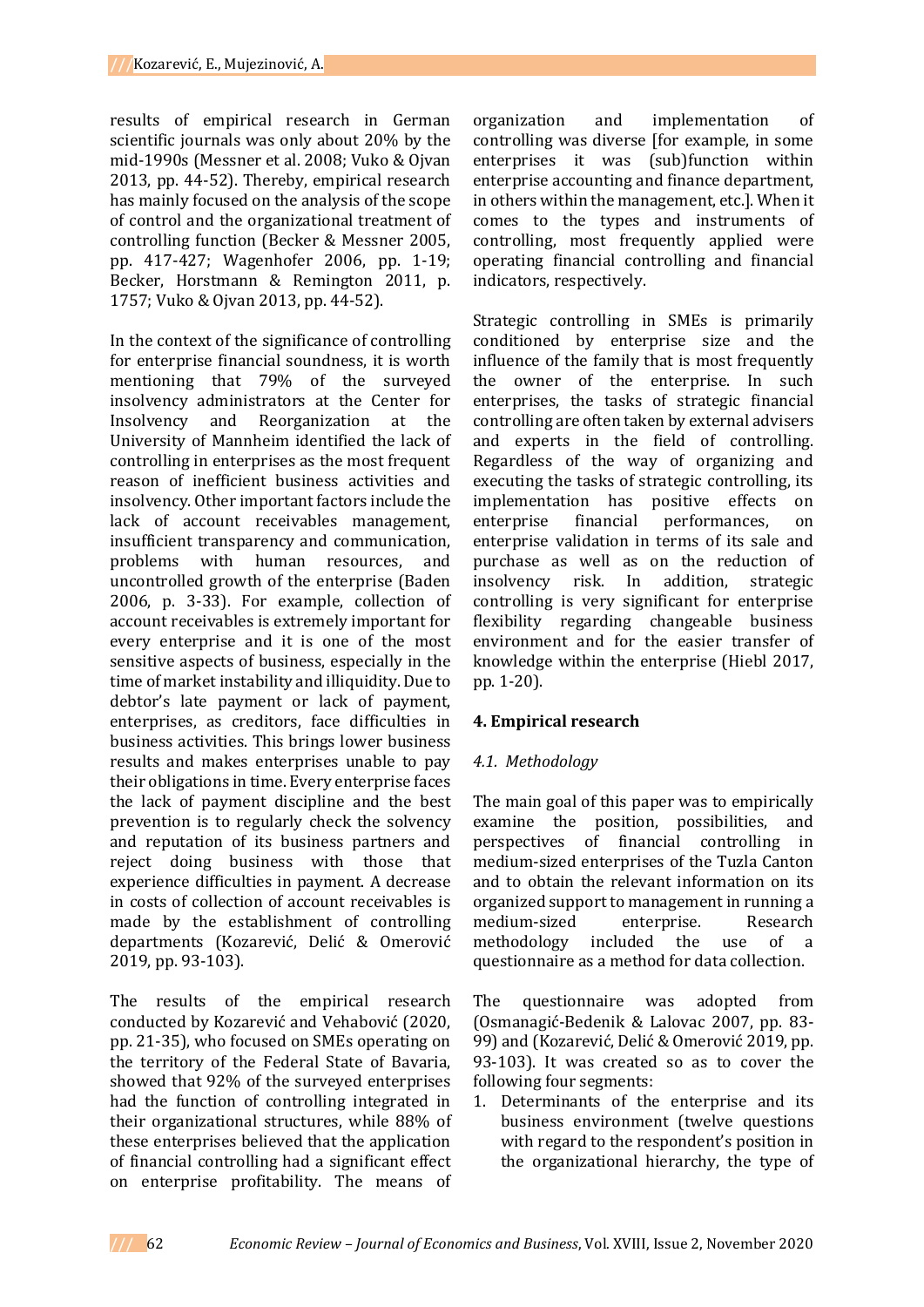the organization, the branch of actitivity, etc.);

- 2. Institutional organization of controlling in the enterprise (nine questions related to the basic knowledge of controlling, the existence of the controlling function in the enterprise, the number and the educational qualification of the engaged employees/controllers, etc.);
- 3. Relationship between controlling and strategic management (seven extensive questions, which refer to strategic decision making, the enterprise perception as customer as well as supplier, etc.), and
- 4. Financial indicators (nine questions connected to annual income, costs, liquidity, return on assets, return on equity, etc., from 2015 to 2017).

The questionnaire included close-ended and semi-open questions. Due to the specificity and complexity of the questionnaire, the subjects were enterprise directors or owners and the questionnaire was delivered by e-mail or in person, depending on their preferences.

The main research set included 337 mediumsized enterprises active in the Tuzla Canton at the end of 2018. The Tuzla Canton is the most populated canton in BiH Federation and has the highest number of enterprises that fit the profile of SMEs as defined by the Law on Accounting and Auditing of BiH Federation (Official Gazette of BiH Federation, 83/09, article 4). The law categorizes enterprises (i.e., legal entities) according to the number of employees, the amount of assets, and the total annual income. In this respect, medium-sized legal entities are those that on the day their financial reports are made fulfill minimum two out of the following three conditions:

- Average number of employees over the year is 50-250,
- Average value of business assets at the end of fiscal year is BAM 1-4 million, and/or
- Total annual income is BAM 2-8 million.

Medium-sized legal entities also include those whose values are above the higher value of one of the conditions. The research did not include public enterprises as due to the political "involvement" in their management structure they would not be able to provide a realistic account of financial controlling and its link to enterprise success.

The questionnaire included the elements that identify the measures and assumptions of the introducing of financial controlling, which by the theoretical research were proved to be functionally related to enterprise business success. The subjects' answers were supposed to provide the insight into the attitudes of the enterprises towards controlling, the relationship between the management and controlling, and enterprises success. The primary research was conducted over the first semester of 2019 on a random selected sample that included 100 enterprises, whereby the response rate was 36%. These are the population units distributed by different municipalities and cities/towns in the Tuzla Canton. Taking into consideration the response rate and filling the questionnaire by the survey respondents, below in this article are given the results of the descriptive statistics as well as the comparative analysis, along with an accompanying interpretation and discussion.

## *4.2. Results and discussion*

Medium-sized enterprises with the seat in the Tuzla Canton that were included in the research are organized as limited liability companies whose main activities are manufacture, services, construction, agriculture, and mining. Only one enterprise is a part of a concern and only that enterprise could take over the policies and procedures already existing in the parent enterprise.

Some 97% of the sample enterprises are those that independently "made their way" from small to medium-sized enterprises, developing during their business activities and solving problems and handling the changes that a small enterprise undergoes during its growth and "transformation" into a medium-sized enterprise.

The medium-sized enterprises that developed from the small ones eventually developed the ability to swiftly adapt to the dynamic market and the changes required. The enterprise that was given the know-how from its parent enterprise situated abroad had a simpler

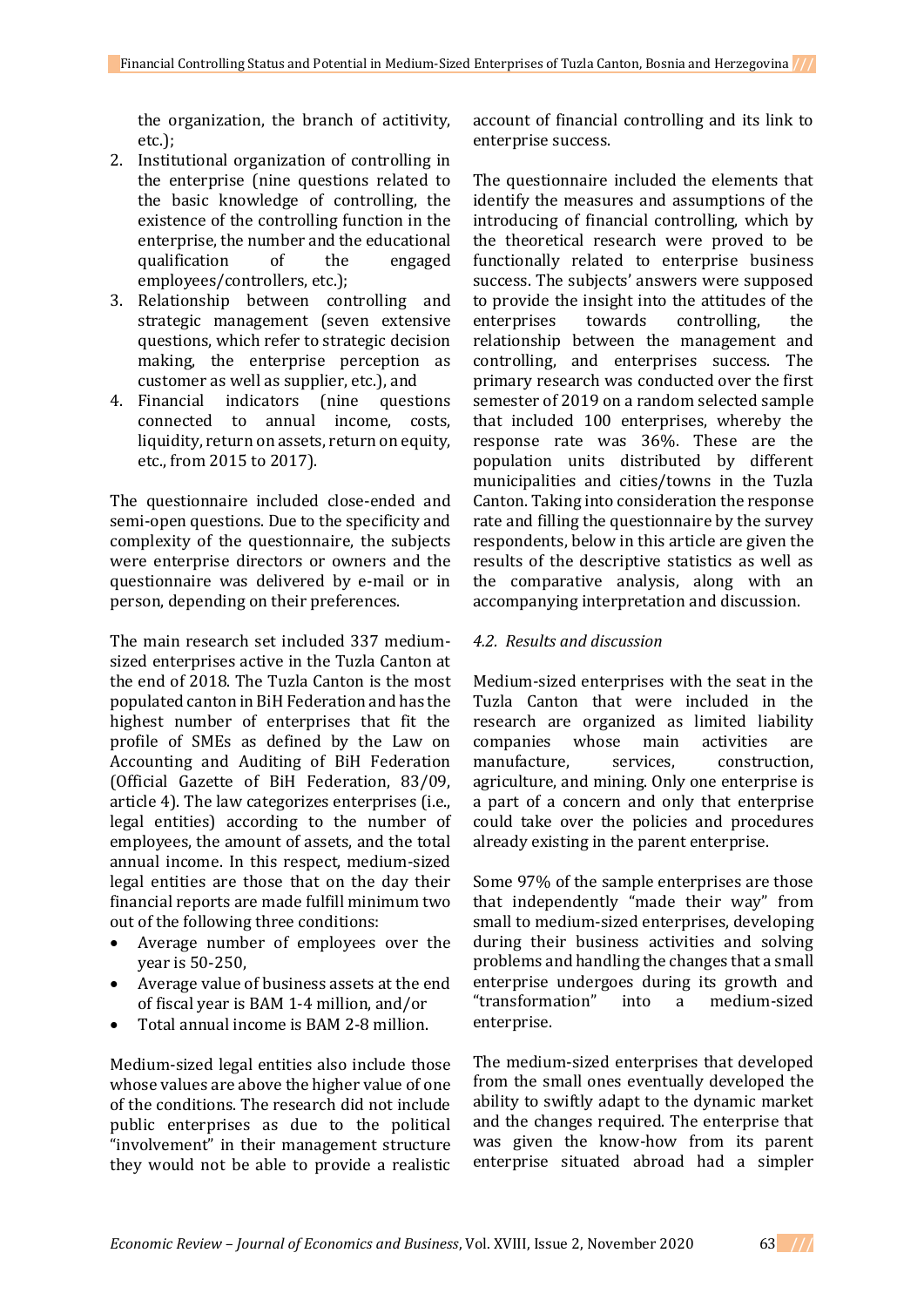access to markets and already had welldeveloped schemes and matrices of business.

The sample mainly included the enterprises with 10-49 employees, as many as 69.44% (or 25 enterprises in absolute terms). There were 22.22% enterprises (or eight enterprises) with 50-100 employees. One enterprise had up to 10 employees and two enterprises were with 101- 250 employees.

When we compare the number of employees with enterprise age, there is an evident link between the years of doing business and the number of employees in an enterprise. It is evident that medium-sized enterprises need to have existed over 10-30 years so as to reach the level at which they can independently deal with market challenges and everyday changes. Some 69.44% of the surveyed enterprises are active for over 10 years and less than 30 years.

A relatively small percentage of the surveyed enterprises are active for over 30 years and are still medium-sized legal entities (8.34% or only three enterprises). It was expected that the enterprise which is a part of a concern is active for less than five years but already a mediumsized enterprise as we can assume it to have a developed business system, which for other sample enterprises is a process they need to understand and develop on their own.

Regarding the branch of activity, the sample included 12 enterprises in manufacturing, 11 enterprises in trade, four in transport and storage, two in construction, one in agriculture, one in mining, and five in other service activities. Therefore, the largest number of the surveyed enterprises were in manufacture and then trade. It is clear that manufacture as an activity is the most demanding as raw materials are used to create the finished product that needs to "find its place" in a competitive market. It can be said that manufacturing enterprises have the most demanding task – to manufacture a high-quality product, costeffective for owners but also price-acceptable and reliable for buyers, and successfully market the product in the period of globalization and digitalization.

Based on the analysis of the data gathered from the questionnaire, it can be said that the

majority of the medium-sized enterprises in the sample oriented equally to both domestic and foreign markets. Specifically, 58.33% of the subjects stated they were oriented to both markets, 30.56% to domestic market only, and 11.11% to foreign market only. Hence, over time, medium-sized enterprises positioned in both domestic and foreign markets. They used their competitive advantages so as to win the market/s, aiming at realizing their vision and mission and providing business continuity. The dynamism of business activities and true adaptation to different markets required that medium-sized enterprises adapt fast so as to be efficient and consequently keep business continuity.

In order to obtain more detailed information regarding the preparedness of medium-sized enterprises for the market, complexity of business environment and the frequency of market changes, the questionnaire also included the question that defines the complexity of business environment. Some 52.78% of the surveyed enterprises identified the competitiveness in their market as extremely evident, 44.44% of them characterized their market as medium competitive, while 2.78% of the enterprises characterized the competitiveness in their market as low. As it is known, high competitiveness encourages enterprises to innovativeness, increased quality, higher flexibility, stronger reliability, and long-term cooperation.

Establishing the link between the characteristics of the sample enterprises and the market, as many as 86.11% of the subjects stated that their buyers perceive them as reliable suppliers. We can state with certainty that a whole set of activities undertaken by the surveyed enterprises creates their entrepreneurial specificity, which keeps and motivates them to be competitive in their market. All of them had to develop their uniqueness and strengthen their reliability and business cooperation among their buyers.

A small percentage of the surveyed enterprises characterized themselves as "partner" (8.33%) or "key supplier" (only 2.78%), as due to the specificity of the state of BiH, primarily the political instability, foreign buyers perceive

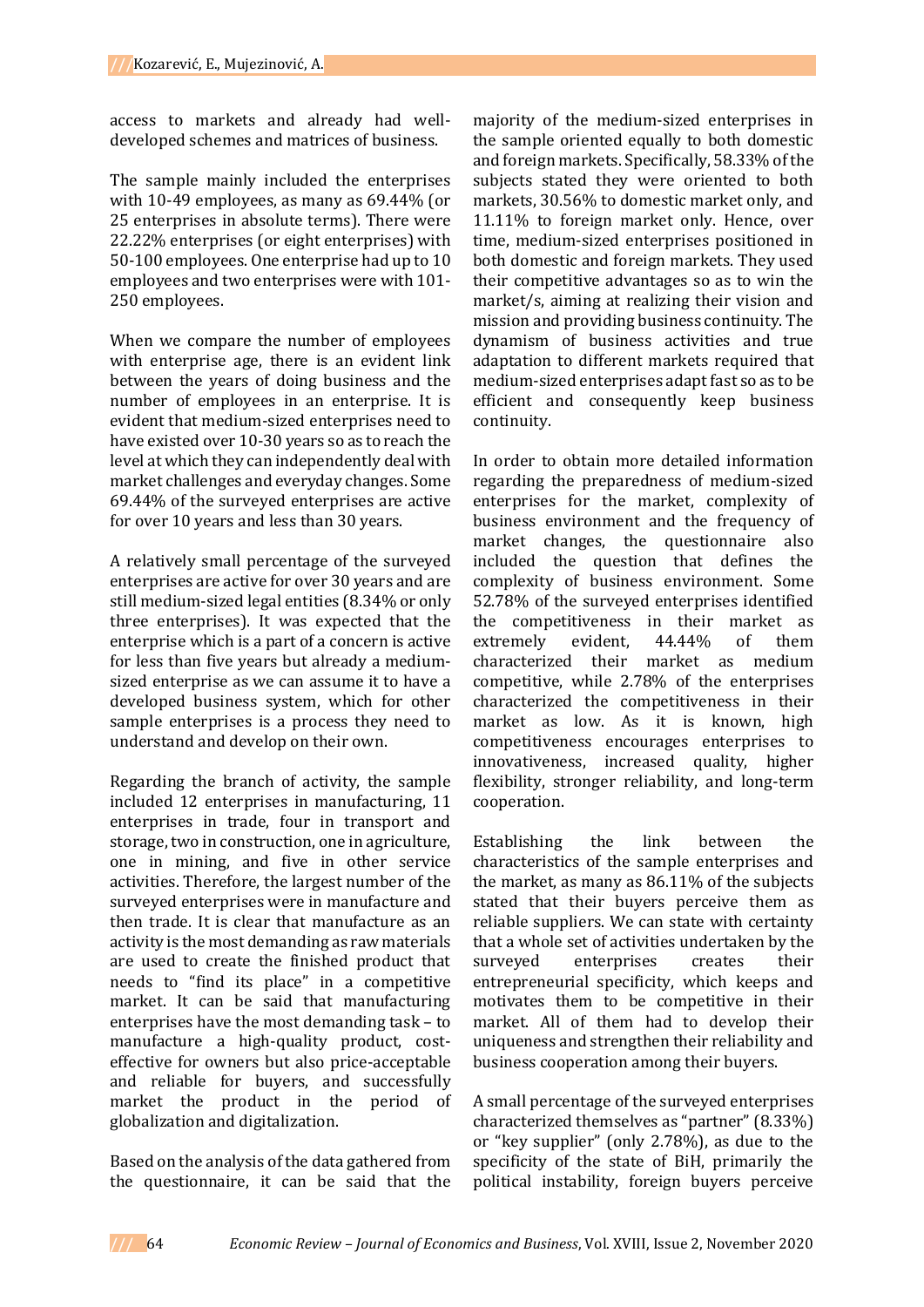them with caution and the enterprises from this country are to be treated with the increased risk for much longer, which is something only the years of cooperation can change. However, all the surveyed enterprises showed by their age that they managed not to be treated as standard suppliers by their buyers. The changes caused by globalization and digitalization impose new challenges they have to face, fostering innovativeness and creativity in solving newly emerged situations in business. Controllers as innovators would be an ideal solution for such situations!

Market changes dictate certain adaptations of enterprises to the ongoing trends, and enterprises manage, with more or less success, to respond to such changes. Every enterprise was questioned regarding the frequency of the changes in its business environment. Due to globalization and the age of new technology, we expected that the majority of the enterprises would characterize market changes as strong and that their adjustments would be significant. However, only 8.33% of the enterprises stated that they make business in the environment with a very high frequency of changes. A large portion of the enterprises, as many as 75% stated that the frequency of environment changes is medium. Also, the percentage of the surveyed enterprises active with a low level of environment change frequency is relatively high, 16.67%, compared to the expectations prior to the dissemination of the questionnaire.

A significant instrument of analysis of enterprise creditworthiness are financial indicators that demonstrate its strength, stability, and success. They are an important factor in some cases and the most important in other. Ultimately, without solid financial indicators, an enterprise cannot follow its vision and implement its strategy. Earlier in this paper, enterprise segmentation was mentioned, with two out of three factors being financial elements that define enterprise segmentation to small, medium-sized or large. The remaining part of the paper focuses on the perception of financial indicators and parameters of the surveyed enterprises, their analysis, performance limit, and enterprise classification based on these indicators and

parameters. Also, the analysis is aimed at specifying the link to financial controlling.

An individual indicator can be calculated by means of any two values. Concerning a large volume of data in enterprise financial reports, a large number of meaningful financial indicators may be calculated. In addition, there is not a standardized list of financial indicators or standardized rules for their calculation. However, the most significant financial indicators are in principle calculated in the same way. The additional problem is the comparability of calculated financial indicators among various enterprises in the world due to different economy sectors, different enterprises and sectors in various countries, all coming from the input data that serve as the basis for the calculation. Almost all the data used for the calculation of financial indicators are derived from accounting frameworks that are in principle adjusted due to international accounting standards. Even within these standards, enterprises may choose among various accounting policies to affect their financial results and the level of individual entries in balance sheets. In addition, one always should assume the objectivity of financial reports due to the possibility for frauds and unintentional faulty statements. Due to all these reasons, financial indicators can partially create the image of enterprise creditworthiness but without a detailed deep analysis of every individual enterprise, its real status cannot be established with 100% certainty. When it comes to medium-sized enterprises in the Tuzla Canton, they already have developed systems of accounting and financial reporting and they are obliged to audit financial reports. Hence, we assume that medium-sized enterprises in the Tuzla Canton have (or should have) relatively objective financial reports.

Analyzing the turnover realized by the surveyed enterprises in the last observed year (i.e., 2017), it can be seen that enterprise turnover was in the range of BAM 2-8 million. The turnover of 77.78% of the surveyed enterprises was between BAM 2 and 5 million. The majority of the enterprises had the turnover of BAM 2-3 million and BAM 4-5 million, 27.78% each. Only 11.11% of the enterprises had the turnover of BAM 5-6

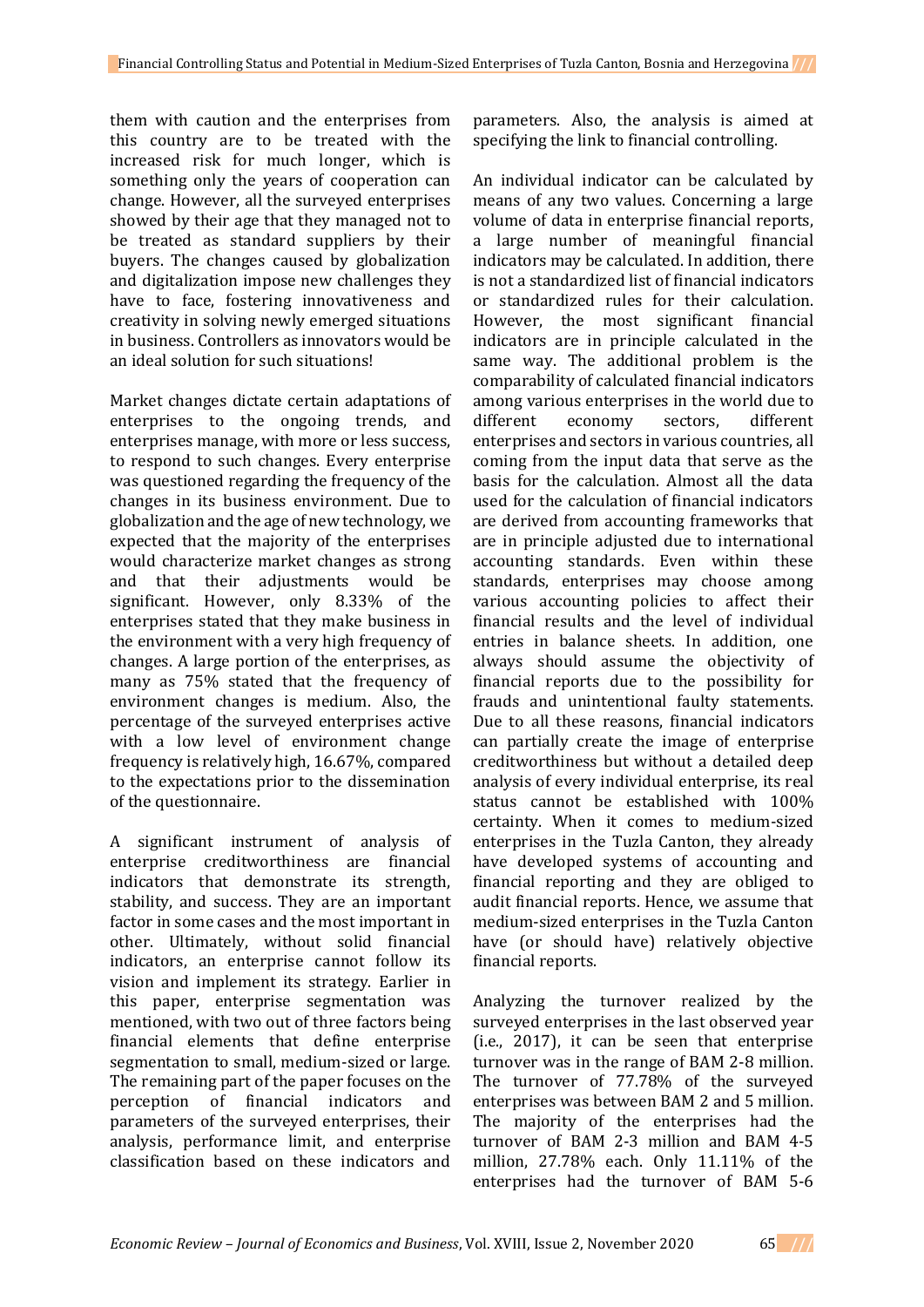million and the one higher that BAM 6 million, as presented in Figure 1.



Figure 1. *Annual turnover of sample enterprises* Source: Authors' research

In order to see if an enterprise is successful, we chose several financial indicators to assist in establishing the link between performances and controlling.

The increase in income, cost, liquidity, return on equity (ROE), and return on assets (ROA) were considered.

The increase in income was observed over the last three years (2015-2017) and the aim was to isolate the enterprises with constant increase in income over these years.

This indicator shows that an enterprise is competent enough to secure growth that would allow for further expansion and stability or business continuity. Cost was observed as follows:

- Proportional to income.
- At the same level or
- With the decreasing trend.

Cost management is also one of the segments that enables management to keep current liquidity, provide business continuity, prevent sudden "attacks" on liquidity, and ease business planning.

Liquidity ratio is an indicator that shows the ability of the enterprise to pay off short-term debts from their current receivables.

ROE is an indicator of return on the invested capital. Every investor wishes to have the highest ROE as possible. ROA is also an indicator that supports ROE and shows how

profitable an enterprise is relative to its total assets.

In order to analyze and define the enterprises that are profitable and successful, we used the official data basis of "LRC" Ltd. Sarajevo and made the analysis of enterprise performances per activities in the sample.

Table 1 shows financial parameters to be analyzed for enterprise performances in the sample and expand by the increase in income and cost analysis.

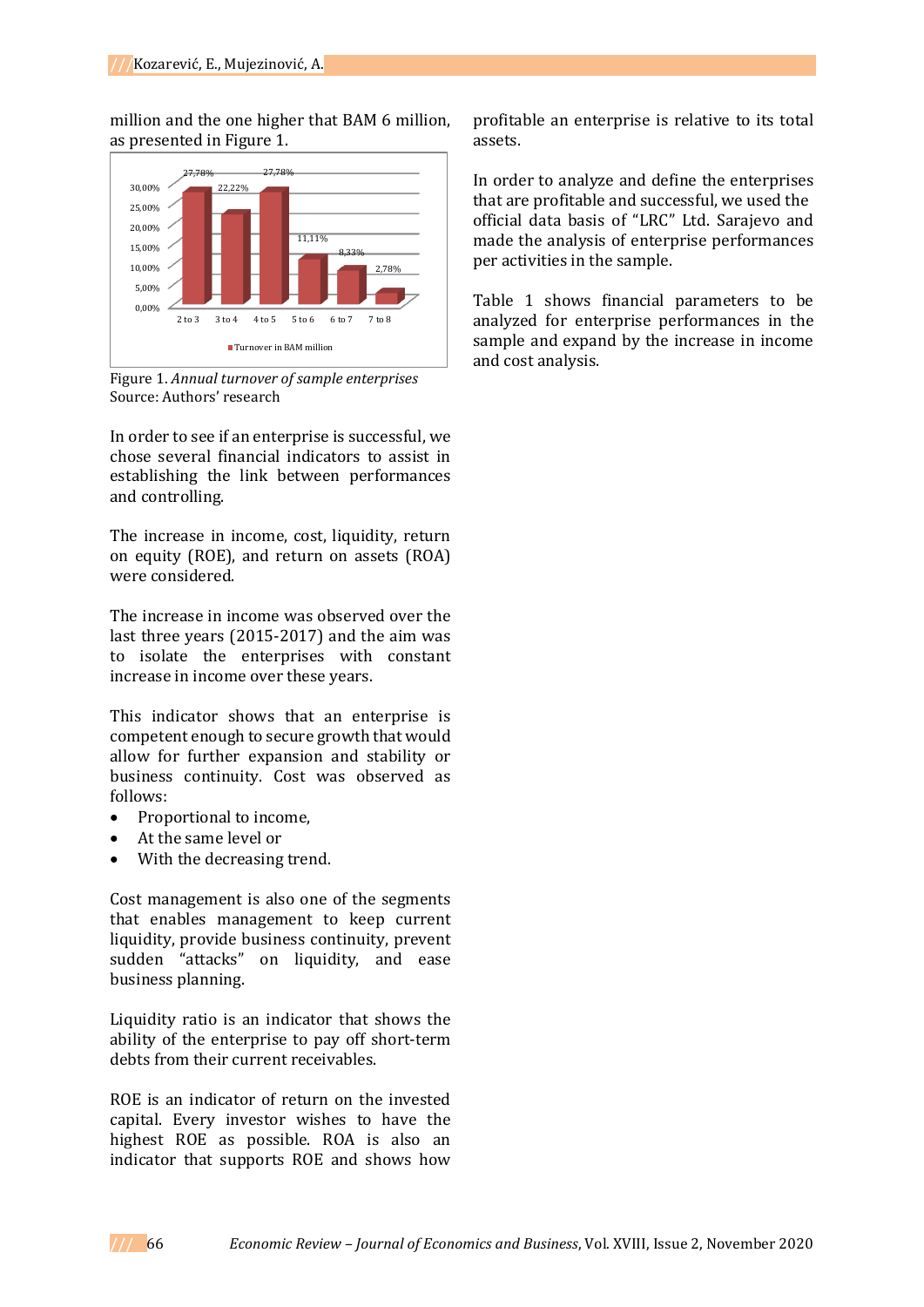|                                         |             | Industry in the Tuzla<br>Canton |             | Top 10 enterprises in the<br>industry in BiH |             | Industry at the level of<br>BiH |  |
|-----------------------------------------|-------------|---------------------------------|-------------|----------------------------------------------|-------------|---------------------------------|--|
|                                         | 2016        | 2017                            | 2016        | 2017                                         | 2016        | 2017                            |  |
| Agriculture, forestry and fishery       |             |                                 |             |                                              |             |                                 |  |
| Liquidity indicator                     | 0.7         | 0.6                             | 1.5         | 1.76                                         | 0.8         | 0.9                             |  |
| Net margin                              | $-0.9%$     | $-4.0\%$                        | 5.9%        | 3.5%                                         | 2.0%        | 1.2%                            |  |
| Average net income (BAM)                | $-522$      | $-26,292$                       | 392,211     | 248,235                                      | 9,744       | 6,188                           |  |
| <b>ROE</b>                              | $-1.3%$     | $-6.8\%$                        | 14.7%       | 5.8%                                         | 1.3%        | $0.9\%$                         |  |
| <b>ROA</b>                              | $-0.2\%$    | $-1.1%$                         | 4.2%        | 3.2%                                         | 0.7%        | 0.4%                            |  |
| Mining and quarrying                    |             |                                 |             |                                              |             |                                 |  |
| Liquidity indicator                     |             | 0.9                             | 2.4         |                                              |             | 0.9                             |  |
| Net margin                              | 0.9         |                                 |             | 1.8                                          | 1.1         |                                 |  |
| Average net income (BAM)                | 12.6%       | 14.9%                           | 13.0%       | 8.9%                                         | $-60.0\%$   | $-3.2\%$                        |  |
| <b>ROE</b>                              | 150,656     | 164,499                         | 662,836     | 404,977                                      | $-3,456$    | $-18,067$                       |  |
| <b>ROA</b>                              | 12.9%       | 13.4%                           | 7.8%        | 6.5%                                         | $-0.2%$     | $-1.2%$                         |  |
|                                         | 7.3%        | 7.6%                            | 4.9%        | 3.6%                                         | $-0.1%$     | $-0.7%$                         |  |
| Processing industry                     |             |                                 |             |                                              |             |                                 |  |
| Liquidity indicator                     | 0.6         | 1.0                             | 1.2         | 1.7                                          | 0.8         | 0.9                             |  |
| Net margin                              | 3.0%        | 3.2%                            | 4.7%        | 6.7%                                         | 2.0%        | 2.0%                            |  |
| Average net income (BAM)                | 27,128      | 28,070                          | 367,748     | 525,292                                      | 15,334      | 15,582                          |  |
| <b>ROE</b>                              | 4.8%        | 5.0%                            | 8.8%        | 13.2%                                        | 2.5%        | 2.5%                            |  |
| <b>ROA</b>                              | 1.7%        | 2.1%                            | 3.9%        | 8.5%                                         | 1.0%        | 1.0%                            |  |
| Production and supply of electric power |             |                                 |             |                                              |             |                                 |  |
| Liquidity indicator                     | 0.5         | 0.6                             | 0.8         | 0.7                                          | 0.5         | 0.6                             |  |
| Net margin                              | 9.7%        | 10.0%                           | $-1.5%$     | $-0.4%$                                      | $-6.0\%$    | $-7.0%$                         |  |
| Average net income (BAM)                | 25,454      | 33,463                          | $-64,436$   | $-20,239$                                    | $-21,225$   | $-26,134$                       |  |
| <b>ROE</b>                              | 7.5%        | 22.9%                           | $-1.4%$     | $-0.6%$                                      | $-3%$       | $-3.5%$                         |  |
| <b>ROA</b><br>Construction              | 2.0%        | 2.6%                            | $-0.3%$     | $-0.1%$                                      | $-0.8%$     | $-0.9%$                         |  |
|                                         |             |                                 |             |                                              |             |                                 |  |
| Liquidity indicator<br>Net margin       | 1.0<br>9.6% | 1.2<br>9.1%                     | 1.4<br>9.1% | 1.3<br>7.8%                                  | 1.1<br>5.4% | 1.1<br>8.6%                     |  |
| Average net income (BAM)                |             |                                 |             |                                              |             |                                 |  |
|                                         | 62,424      | 56,192                          | 706,770     | 589,931                                      | 37,580      | 58,132                          |  |
| <b>ROE</b>                              | 14.2%       | 13.1%                           | 21.5%       | 11.7%                                        | 7.0%        | 10.9%                           |  |
| <b>ROA</b>                              | 5.2%        | 4.6%                            | 9.7%        | 5.7%                                         | 2.5%        | 4.0%                            |  |
| Wholesale and retail sale               |             |                                 |             |                                              |             |                                 |  |
| Liquidity indicator                     | 1.25        | 1.31                            | 0.77        | 1.21                                         | 1.18        | 1.17                            |  |
| Net margin<br>Average net income (BAM)  | 4.60%       | 4.60%                           | 3.50%       | 7.20%                                        | 4.30%       | 4.50%<br>35,095                 |  |
|                                         | 31,963      | 32,378                          | 278,677     | 570,550                                      | 33,229      |                                 |  |
| <b>ROE</b>                              | 11.50%      | 11.00%                          | 18.10%      | 37.30%                                       | 9.40%       | 9.80%                           |  |
| <b>ROA</b>                              | 5.10%       | 5.00%                           | 5.10%       | 11.80%                                       | 3.70%       | 3.90%                           |  |
| Transport and storage                   |             |                                 |             |                                              |             |                                 |  |
| Liquidity indicator                     | 1.1         | 1.2                             | 1.4         | $1.5\,$                                      | $1.0\,$     | 1.1                             |  |
| Net margin                              | 7.1%        | 5.2%                            | 2.8%        | 4.2%                                         | 5.9%        | 6.5%                            |  |
| Average net income (BAM)                | 61,019      | 42,320                          | 203,924     | 309,772                                      | 41,313      | 46,194                          |  |
| ROE                                     | 14.7%       | 11.2%                           | 6,8%        | 11.6%                                        | 10.6%       | 11.7%                           |  |
| <b>ROA</b>                              | 7.2%        | 5.6%                            | 3.3%        | 6.4%                                         | 5.1%        | 5.6%                            |  |

Table 1. *Financial indicators per branches of activity in BiH, top 10 enterprises in the industry in BiH and the industry in the Tuzla Canton*

Source: Authors' research

*Economic Review – Journal of Economics and Business*, Vol. XVIII, Issue 2, November 2020 67 **///**

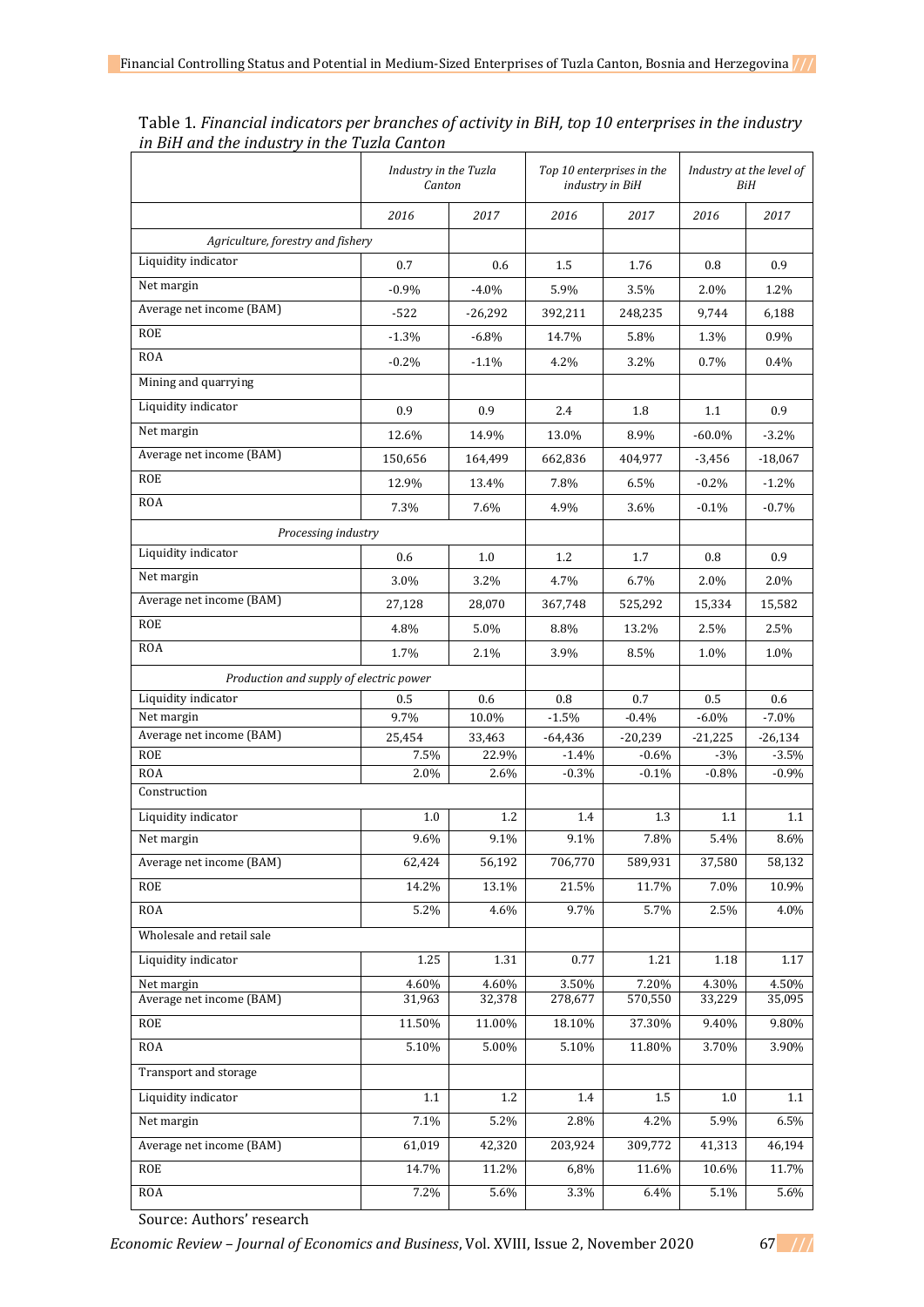The analysis of the indicators in Table 1 for top 10 enterprises per analyzed branches of activity at the level of BiH allowed for the establishment of minimum and maximum values of individual indicators, as evident in Table 2.

Table 2. *Minimum and maximum values of indicators for top 10 enterprises in the industry at the level of BiH*

|                          | 2016    | 2017    |  |  |  |
|--------------------------|---------|---------|--|--|--|
| Liquidity indicators     |         |         |  |  |  |
| Min.                     | 0.8     | 0.7     |  |  |  |
| Max.                     | 2.4     | 1.8     |  |  |  |
| Net margin               |         |         |  |  |  |
| Min.                     | 2.8%    | 3.5%    |  |  |  |
| Max.                     | 13.0%   | 8.9%    |  |  |  |
| Average net income (BAM) |         |         |  |  |  |
| Min.                     | 203,924 | 248,235 |  |  |  |
| Max.                     | 706,770 | 589,931 |  |  |  |
| <b>ROE</b>               |         |         |  |  |  |
| Min.                     | 6.8%    | 5.8%    |  |  |  |
| Max.                     | 21.5%   | 37.3%   |  |  |  |
| <b>ROA</b>               |         |         |  |  |  |
| Min.                     | 3.3%    | 3.2%    |  |  |  |
| Max.                     | 9.7%    | 11.8%   |  |  |  |

Source: Authors' research

Based on these parameters, we created the criteria for the classification of enterprise performances as follows:

- Increase in income during all three years;
- Cost proportional to income growth, decreases over years, the same in three years;
- Current liquidity coefficient equal to or above 1.1 or increases from year to year with the average above 1.1;
- Net margin over or equal to 9.0% during all three years;
- ROE equal or above 13.0% during all three years or the average value during three years;
- ROA equal or above 10.0% during all three years or the average value during three years.

Based on the above-described criteria, the analysis was made of the sample enterprise performances. Actually, each and every of the above selected (or observed) indicators were analyzed for every enterprise, followed by the overview per indicators so as to see how many enterprises met the criteria (or conditions) and how many did not (see Table 3).

|             |  | Table 3. Financial indicators of sample |  |
|-------------|--|-----------------------------------------|--|
| enterprises |  |                                         |  |

| <i><b>Observed</b></i><br>financial<br>indicators | Yes          | %    | No | %    |
|---------------------------------------------------|--------------|------|----|------|
| Income growth                                     | 18           | 50.0 | 18 | 50.0 |
| Cost                                              | 21           | 58.3 | 15 | 41.7 |
| Current<br>liquidity<br>coefficient               | 20           | 55.6 | 16 | 44.4 |
| Profit margin                                     | 8            | 22.2 | 28 | 77.8 |
| ROE                                               | 23           | 63.9 | 13 | 36.1 |
| <b>ROA</b>                                        | 13           | 36.1 | 23 | 63.9 |
| $\sqrt{2}$<br>$\cdots$                            | $\mathbf{r}$ |      |    |      |

Source: Authors' research

If the selected financial indicators of the sample enterprises are observed, one can notice performance variations. For example, 50% of the enterprises registered the growth of income from year to year, during all three years. The enterprises that did not register a constant growth during all three years could not be categorized as enterprises with income growth. Cost was observed in terms of the following facts: was its growth proportional to income, was it reduced or the same over years. After the analysis, it can be said that the observed enterprises efficiently manage their cost, with as many as 58.3% of them meeting one of the three mentioned criteria, which would imply that they have some cost management strategy. The analysis of the medium-sized enterprises in the sample and their data available for the past several years shows that apart from the ability to generate income, another very important factor that provides long-term survival and prompt reactions to market changes is quality cost management. By the analysis of current liquidity coefficient, it was established that a significant percentage of the surveyed enterprises had the current liquidity better than the set parameter, which is significantly better relative to the appropriate industry parameter at the level of BiH. Hence, it can be concluded that the parameter of liquidity was realized the same way as for the best enterprises in the selected industries. Some 55.6% of the sample enterprises registered the current liquidity coefficient above 1.1, in accordance to the set criterium. A significant number of the medium-sized enterprises in the sample was able to pay off all their current debts in a short period of time. Observing the profit margin of the enterprises, one can see

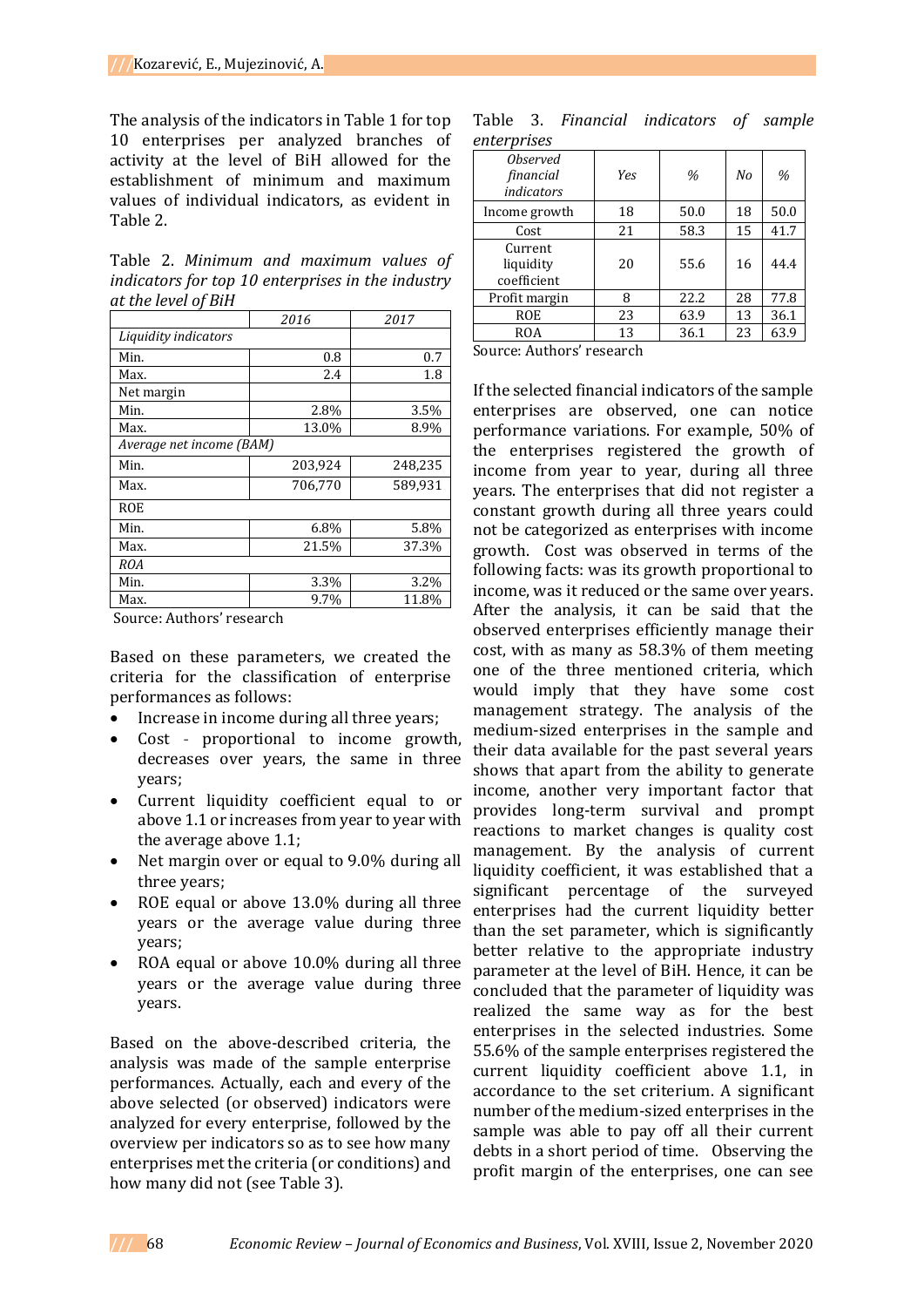that a small number of enterprises met the criterium set for a successful enterprise by this indicator. It was noted that only 8% of the enterprises had a higher or constant margin of 9.0% during all three years. This observation raises several questions and dilemmas but it is evident that profit margin varies in a larger number of the sampled enterprises and shows inconsistency over years. ROE is an indicator that shows return on invested capital. As many as 63.9% of the surveyed enterprises registered a significant ROE of 13%, during all three years. If observed by this indicator, the sample enterprises would definitely be among the best enterprises in BiH, although this indicator may show that the observed enterprises are not sufficiently capitalized, meaning that the level of capital adequacy might be higher. Enterprises are required by the law to maintain capital adequacy, which is why this issue might be the subject to a separate analysis. ROA for the sample was below the set criterion. The majority of the sampled enterprises, as many as 63.9%, did not meet the condition set for this indicator. A smaller segment of the sample, 36.1% of the enterprises, satisfied the criteria with ROA of 10% or higher during all three years or of the average value over 10% during three years. The data indicate that the enterprises need to have stronger assets in order to generate the target return. A more high-quality approach or asset management in order to maximize ROA requires a series of policies and procedures which would guide business activities and future decisions at any time. In summary, observing the average values of the entire sample by the set parameters of the selected financial indicators, we can conclude that the percentage of the enterprises with the satisfactory indicators is 58.3% while 41.7% of the enterprises did not meet the adopted criteria for defining a successful enterprise. In addition, the questionnaire was designed so as to provide a more detailed insight into enterprise business activity, complexity of business environment, establishment of financial controlling, and financial indicators. Analyzing the replies, we came to the conclusion that the majority of the sample enterprises stated that they have controlling. In other words, 63.9% of the enterprises replied that they have set up reports, procedures, policies, etc. (Figure 2). Consequently, we

analyzed the responses regarding controlling and previously defined financial indicators that demonstrate enterprise performances.



Figure 2. *Presence of financial controlling in the sample enterprises* Source: Authors' research

The analysis showed that the enterprises mainly confirmed that they have the established financial controlling and that they implement it to a significant extent. The analysis of the indicators and responses regarding the implementation of financial controlling points to the link between performance indicators and the establishment of financial controlling. Reports, policies, and procedures are some segments of financial controlling that enable an enterprise to operate more successfully, to provide business continuity, and to prevent unwanted effects of a dynamic market. Some 58.3% of the surveyed enterprises had the indicators by which they can be characterized as successful, which is illustrated by Figure 3.



Figure 3. *Share of successful vs. unsuccessful enterprises in the sample* Source: Authors' research

To link enterprise success and established financial controlling was the main task and research focus was on the analysis of these two variables. After the sample analysis was made, referring to the observation of which enterprises have the established financial controlling and which enterprises are

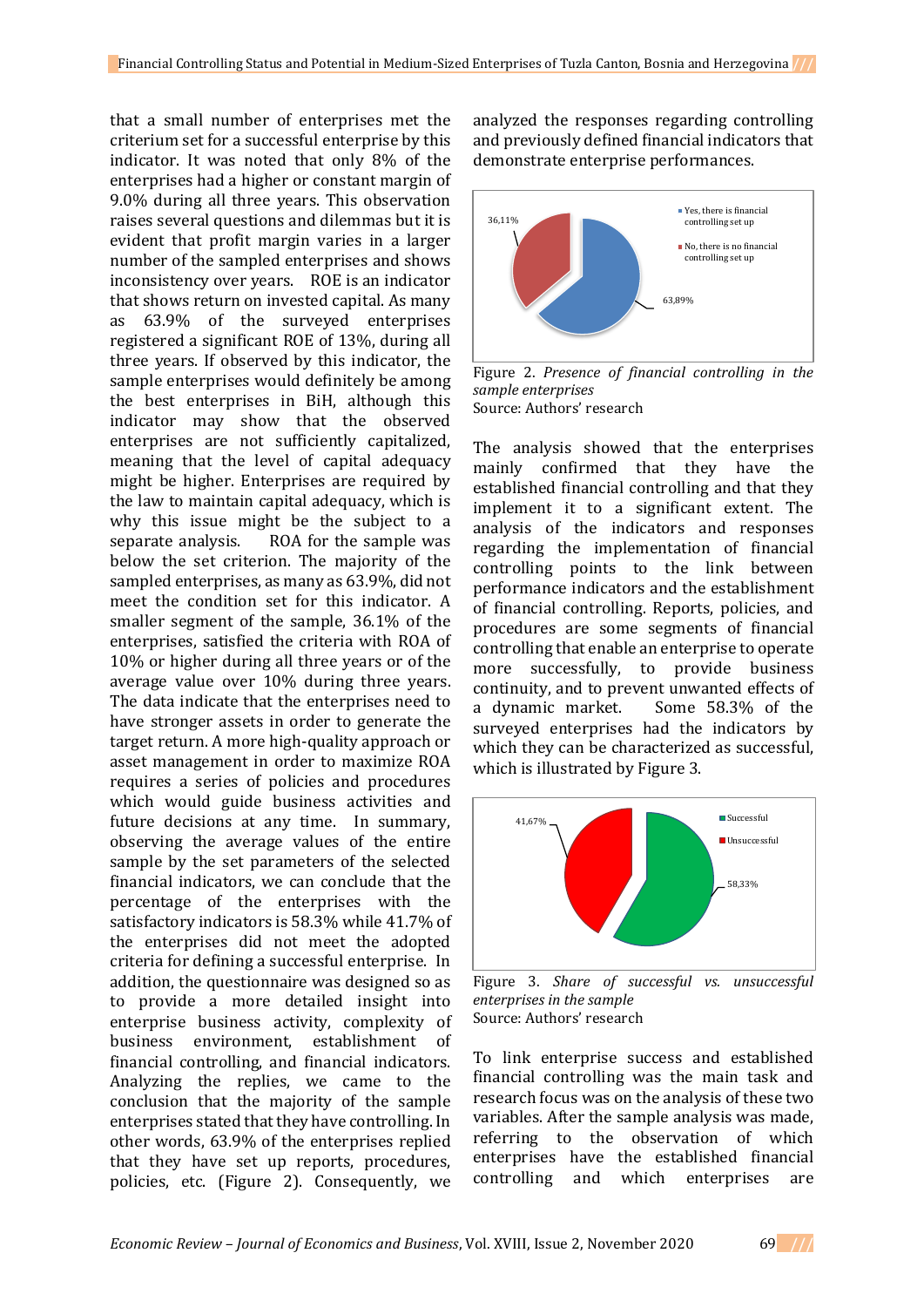successful, further analysis was made so as to find out which successful enterprises have the established financial controlling. Twenty-one enterprises in the sample had the financial indicators that satisfied the criteria of a successful enterprise. In the group of successful enterprises, 61.9% had the established financial controlling while 38.1% of them did not have it (see Figure 4). It is evident that the link between these two factors or variables tipped the scales in favor of the enterprises that had the established parameters of financial controlling. It can then be concluded that the enterprises that implement financial controlling efficiently incorporate their input parameters, resources, policies, and procedures in order to get the best quality output possible.



Figure 4. *Analysis of successful enterprises inthe sample in the domain of financial controlling establishment* Source: Authors' research

Medium-sized enterprises that were characterized as "successful without controlling" also registered solid financial indicators. However, interesting enough, through additional interview with this group of subjects, it was established that we cannot authomatically claim that these enterprises do not implement forms and procedures. Their advantage is rather defined by the quality of their management teams. Enterprise management has strong entrepreneurial skills and exercises the function of financial controlling but does not perceive the function as such nor does it have the appropriate policies and procedures. It can be stated that their main competitive advantage is entrepreneurial management which in its own (somewhat intuitive) way monitors the segments of sale, billing, money flows, and market reaction. Along with the analysis of "successful" enterprises we made the analysis of the "unsuccessful" ones and the

establishment of financial controlling in such enterprises. The analysis showed more dramatic results in the sense that 66.7% of the unsuccessful enterprises had financial controlling and 33.3% of them did not have it, as presented in Figure 5.



Figure 5. *Analysis of unsuccessful enterprises in the sample in the domain of financial ontrolling establishment* Source: Authors' research

In the view of the above, a serious question is raised in terms of the link between financial controlling and enterprise performances. In other words, there is a significant percentage of "unsuccessful enterprises with financial controlling". Several reasons were revealed through additional interviews with this group of the subjects. We can tentatively divide them into internal and external as follows:

- Internal
	- o Simply put, they did not implement financial controlling properly.
	- o Responded to have financial controlling but they have it only declaratively, not in practice.
- External
	- o Untimely reaction to market changes.
	- o Lack of innovations in business.
	- o Limiting geographical and political situation in the country, etc.

### **5. Concluding remarks**

The link between financial controlling and the performances of the medium-sized enterprises in Tuzla Canton was investigated through the analysis of the establishment of financial controlling in the enterprises, i.e., through the analysis of the success and unsuccess of the sampled enterprises. Based on the conducted research, it can be stated that successful enterprises in the Tuzla Canton efficiently established financial controlling, which helps them in realizing good business results and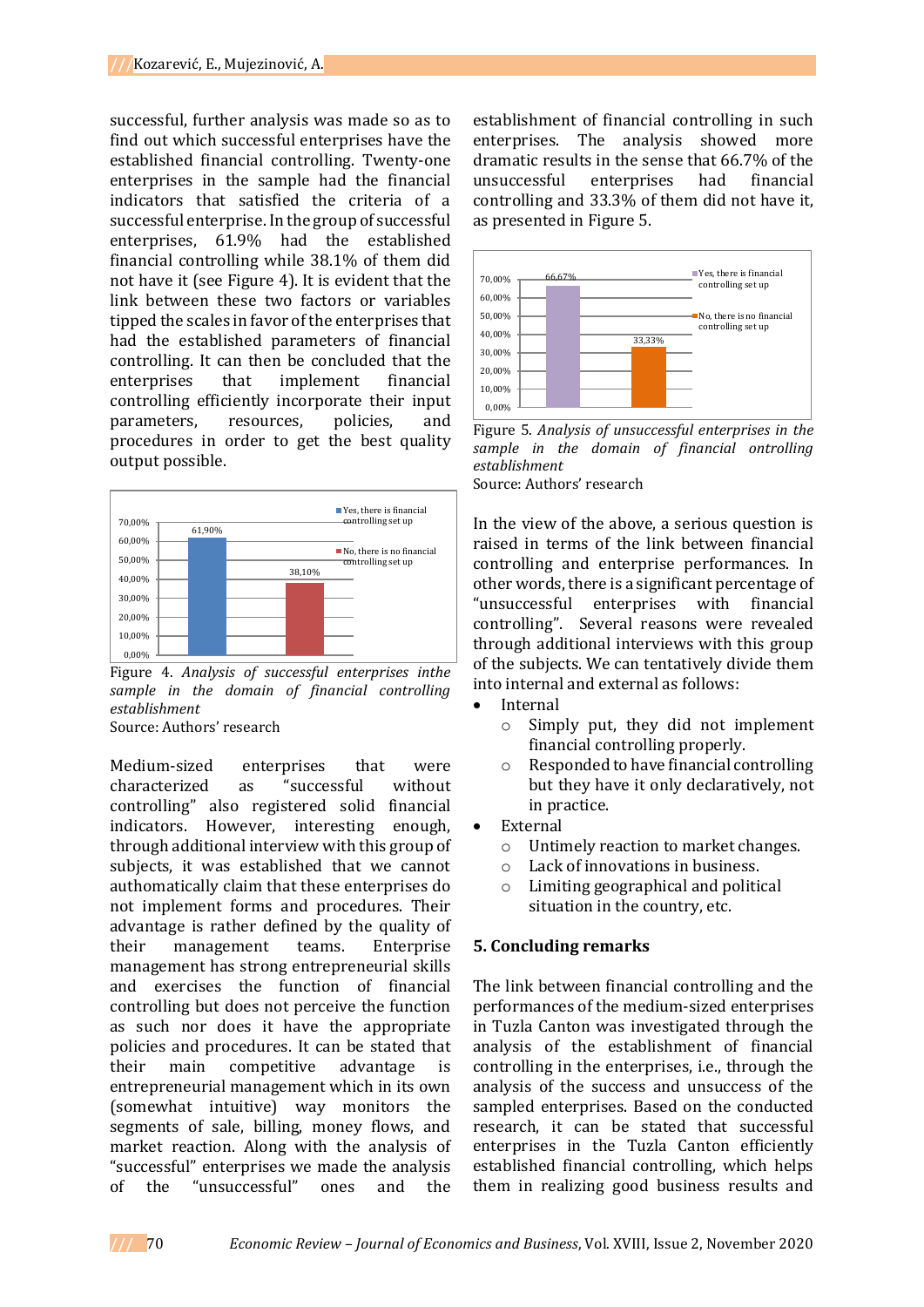providing stability and continuity of business activities. In terms of percentages for the sample data and the data on financial controlling established in SMEs in Western countries (France for example), we can conclude that there is still scope for the enterprises in BiH to improve and have more quality management of their input and resources, and to create better policies and procedures so as to increase financial stability and business performances.

As financial controlling is rather new in BiH and primarily incorporated in large enterprises, banks, insurers, and enterprises acting as the branches of the enterprises from the West, the enterprises in the Tuzla Canton have to come a long way to implement all the functions of financial controlling in order to maximize enterprise output. The conducted research also enabled us to observe financial controlling in the enterprises not characterized as successful, which showed its implementation in such enterprises. It is evident that these less successful medium-sized enterprises in the sample have some sort of financial controlling. It is perhaps not incorporated in all its segments properly, which is why certain results are missing. In addition, a question is raised whether financial controlling implemented by less successful enterprises is financial controlling in the true sense of the word or is it just the way the owners or directors as individuals do things. During the research, the enterprises responded positively to many questions regarding financial controlling. When in additional interviews questions were asked about the written policies and procedures, many of them stated that they did not have them but rather implement them arbitrarily and "on the spur of the moment". This is why the question is raised if the medium-sized enterprises in the sample have financial controlling established through defined policies, procedures, and reports or just implement some tasks of financial controlling based on which they create their business decisions and strategy. Financial controlling should be the basis for the management in creating strategic decisions and the tool for prompt reactions, if used properly. It should enable enterprise stability and continuity of business activities regardless of the changes in the management or even the

owner, thus significantly decreasing the dependence of an enterprise on an individual (director and/or owner). There is still scope for the medium-sized enterprises in the Tuzla Canton to improve their business by establishing financial controlling in the true sense of the word and to take account of every segment of business which is important for business performances (for example controlling of financial resources, controlling of receivables, inventory controlling, etc.). The analysis and processing of input parameters for he sake of maximizing the utilization of resources through written policies and procedures may improve enterprise business, which is why medium-sized enterprises should take the possibility of establishing functional financial controlling. Hence, financial controlling is the segment of business which medium-sized enterprises should de facto incorporate in the fullest sense. It is certainly in the interest of owners to be able to "separate" from their enterprise, knowing that it would continue the right way and have the same or better business performances. In this respect, it would be interesting to research practical implementation and knowledge of financial controlling, instruments or strategic and operative controlling, etc., among the owners and/or directors of SMEs as well as their needs for the (further) education in this domain. The aim might be the improvement of business performances and the provision of business continuity, which has the consequences on the entire economy; for example, in the European Union SMEs make 99% of the total number of enterprises and hire around 60% of the total number of employees.

### **References**

- 1. Baden, G-U. (2006) *Ursachen von Insolvenzen, Gründe für Unternehmensinsolvenzen aus der Sicht von Insolvenzenverwaltern [Causes of insolvencies, reasons for corporate insolvencies from the perspective of insolvency administrators]*. Mannheim: Center for Insolvency and Reorganization of the University of Mannheim.
- 2. Becker, S.I., Horstmann, G. & Remington, R.W. (2011) Perceptual grouping, not emotion, accounts for search asymmetries with schematic faces: Correction to Becker